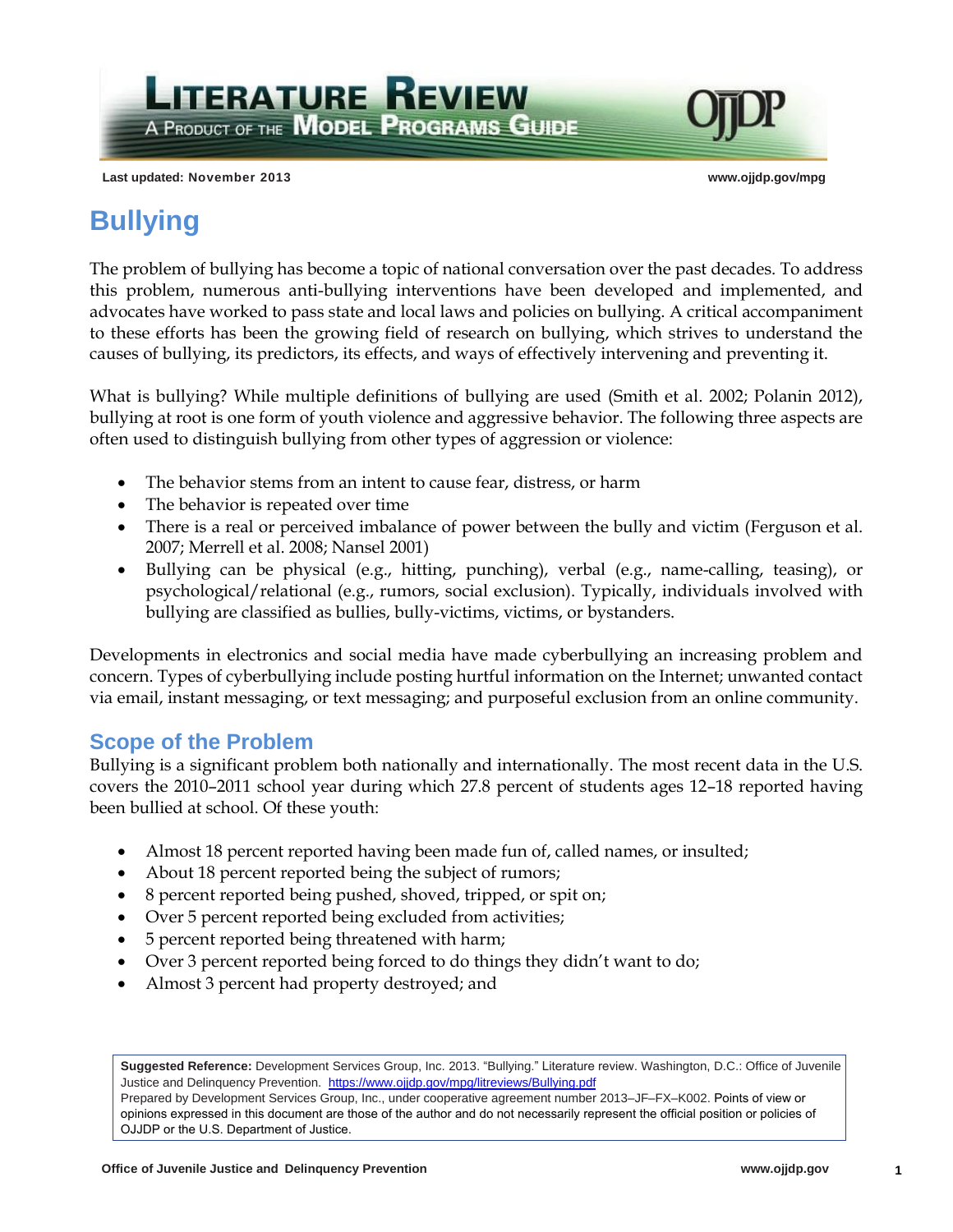• Nine percent of students reported being cyberbullied.

The rates of bullying have remained relatively constant in this dataset since 2005 ("Indicators"), but rates vary across different studies depending on how bullying is measured and at what level it occurs (that is, classroom or school). Thus, across studies, the rates of students involved with bullying range from 10 to 50 percent of children and youth (Cook et al. 2010; Atria et al 2007) and rates of students involved in cyberbullying range up to 30 percent (Mishna et al. 2012). Moreover, accurate measurement of bullying can be challenging since victims may be reluctant to report bullying (Goodwin 2011) and self-report may underestimate the prevalence of bullying (Branson and Cornell 2009).

Bullying occurs at all ages but tends to peak in the middle school years. In 2010–2011, 6th graders reported being bullied at a rate of 37 percent, 8th graders at a rate of almost 31 percent, 10th graders at a rate of 28 percent, and 12th graders at a rate of 22 percent. Interestingly, this overall trend is not mirrored in cyberbullying, which tends to peak in the high school years. Sixth graders reported being cyberbullied at a rate of almost 7 percent, 8th graders at a rate approaching 9 percent, 10th graders at a rate of almost 12 percent, and 12th graders at a rate under 8 percent ("Indicators").

The form and extent of bullying experienced can vary by gender as well. Girls overall reported higher rates of bullying than boys (31.4 percent for girls compared to 24.5 percent for boys). Girls and boys reported similar rates of bullying for being threatened with harm and forced to do things they did not want to. Boys reported higher rates for damage to property and being pushed, shoved, tripped, or spit on. Girls reported higher rates of being made fun of, being the subject of rumors, and being excluded from activities on purpose ("Indicators").

There is also evidence that bullying is affected by socioeconomic status (SES). Due et al. (2009) conducted a study on bullying in 28 countries and found that socioeconomically disadvantaged adolescents are at higher risk of victimization compared to those from more affluent families. The study also found that students who attend school or live in a country with larger socioeconomic differences have a higher risk of being bullied. Von Rueden et al. (2006) similarly found that adolescents from families with higher parental educational status and familial wealth—two measures of SES—were at lower risk of bullying compared to those from families with a lower SES.

Other factors that affect levels of bullying include obesity (Janssen et al 2004) and student disability (Rose, Monda–Amaya, and Espelage 2011).

### **Impacts and Predictors of Bullying**

Research has documented multiple negative outcomes associated with being a bully, being bullied, and being a bystander. A recent meta-analysis looked at the association between bullying and psychosomatic problems and found that victimized children, bully-victims, and bullies were at increased risk of suffering psychosomatic problems compared to uninvolved peers (OR=2.0, 2.22, and 1.65 respectively; Gini and Pozzoli 2008).

The types of symptoms experienced by bullied youth and bystanders include physical symptoms (such as headache, stomachache, backache, dizziness) and psychological symptoms (such as bad temper, feeling nervous, feeling low, difficulties in getting to sleep, morning tiredness, feeling left out, loneliness, and helplessness) (Due et al. 2005; Salmon et al. 1998; Williams et al. 1996). Bullied youth and bystanders are also more likely to have negative perceptions of school, behavior problems, trouble focusing on schoolwork, and lower grades; to avoid activities; and to suffer nightmares (Ferguson et al. 2007; Polanin 2012). Victimization also can negatively affect school engagement, which can lead to a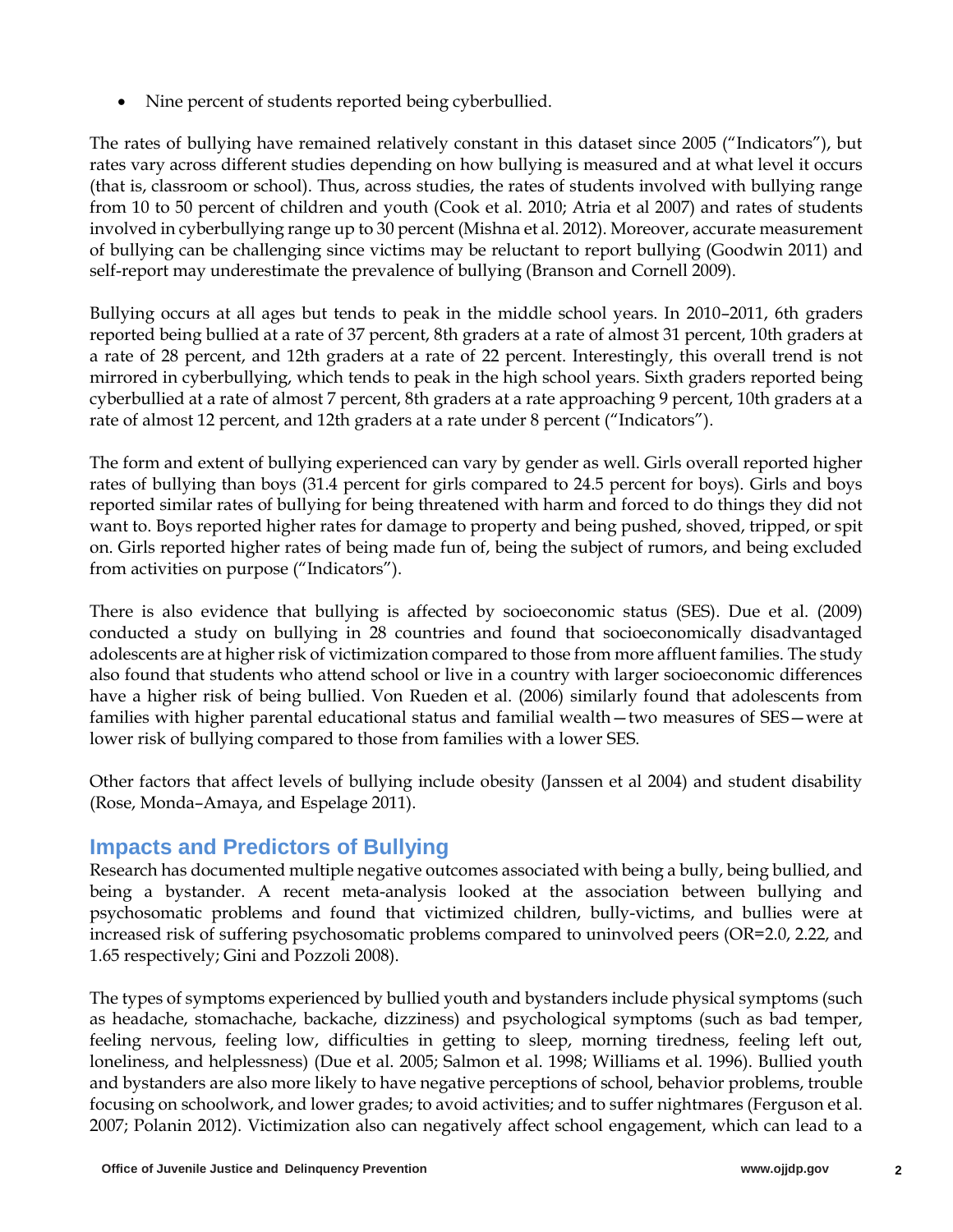victim skipping school and performing poorly (Seeley et al. 2011; Limber 2003). Being bullied also raises the risk of being violent later in life by about one-third (Ttofi, Farrington, and Lösel 2012).

While bullies tend to experience fewer mental health and social problems than those who are bullied (Ferguson et al. 2007; Salmon, James and Smith 1998), research suggests that being a bully increases the risk of later violence in life by about two-thirds (Ttofi, Farrington and Lӧsel 2012). Being a bully also significantly raises the likelihood of being convicted of a criminal offense as an adult, of drug use, and of low job status compared to noninvolved peers (Farrington and Ttofi 2011; Olweus 1997; Sourander et al. 2006; Ttofi et al. 2011). Bullies also tend to be at higher risk for difficulties in romantic relationships and substance abuse problems (Cook et al. 2010).

Bullying in childhood and adolescence can have negative consequences for individuals that follow them into adulthood. A recent study, for instance, found that, as adults, victims had a higher prevalence of agoraphobia, generalized anxiety, and panic disorder compared to those who had not been victims, and that bully/victims had an increased risk of young adult depression, panic disorder, agoraphobia, and suicidality. Bullies were at increased risk for antisocial personality disorder (Copeland et al. 2013). Victims who are bullied during school have a higher risk of being bullied in the workplace (Schafer et al. 2004). Cook and colleagues (2010) drawing on a number of studies note that the risk of adversity is highest for bully-victims, who are at increased risk for carrying weapons, incarceration, and continued hostility and violence towards others.

Numerous studies have looked at predictors of bullying and victimization. A recent meta-analysis has synthesized the findings of that research (Cook et al 2010). The researchers looked at both individuallevel and contextual-level predictors since, as they note, "bullying occurs in a social context where individuals are engaged in ongoing relationships" (66).

- For *victims*, the strongest predictors of victimization included peer status and social competence, both of which were negatively correlated (that is, as status and competence increased, the likelihood of being a victim decreased). Weak predictors—suggesting little to no influence—included age, other-related cognitions (defined as thoughts, beliefs, or attitudes about others, including normative beliefs about others, empathy and perspective taking), and academic performance. Contextual predictors of victimization included positive school climate and community factors, both of which were negatively correlated with victimization. Peer influence and family/home environment were weak as predictors.
- For *bullies*, the strongest predictors included externalizing behavior, which was positively correlated with bullying, and other-related cognitions, which were negatively related to bullying. Other predictors with weak correlations, suggesting weaker influence, included selfrelated cognitions, age, and internalizing behavior. Contextual factors with the largest effect on bullying included community factors and peer influence, both negatively correlated.
- For *bully-victims*, the strongest individual-level predictors included self-related cognitions and social competence, both negatively correlated with bully-victim status. Three other factors that moderately predicted victim status included externalizing behavior, internalizing behavior, and other-related cognitions. The weakest predictors, suggesting only very limited influence, included family environment and peer status. Contextual predictors included peer influence, family/home environment, and school climate, all negatively associated with the status of bully-victim.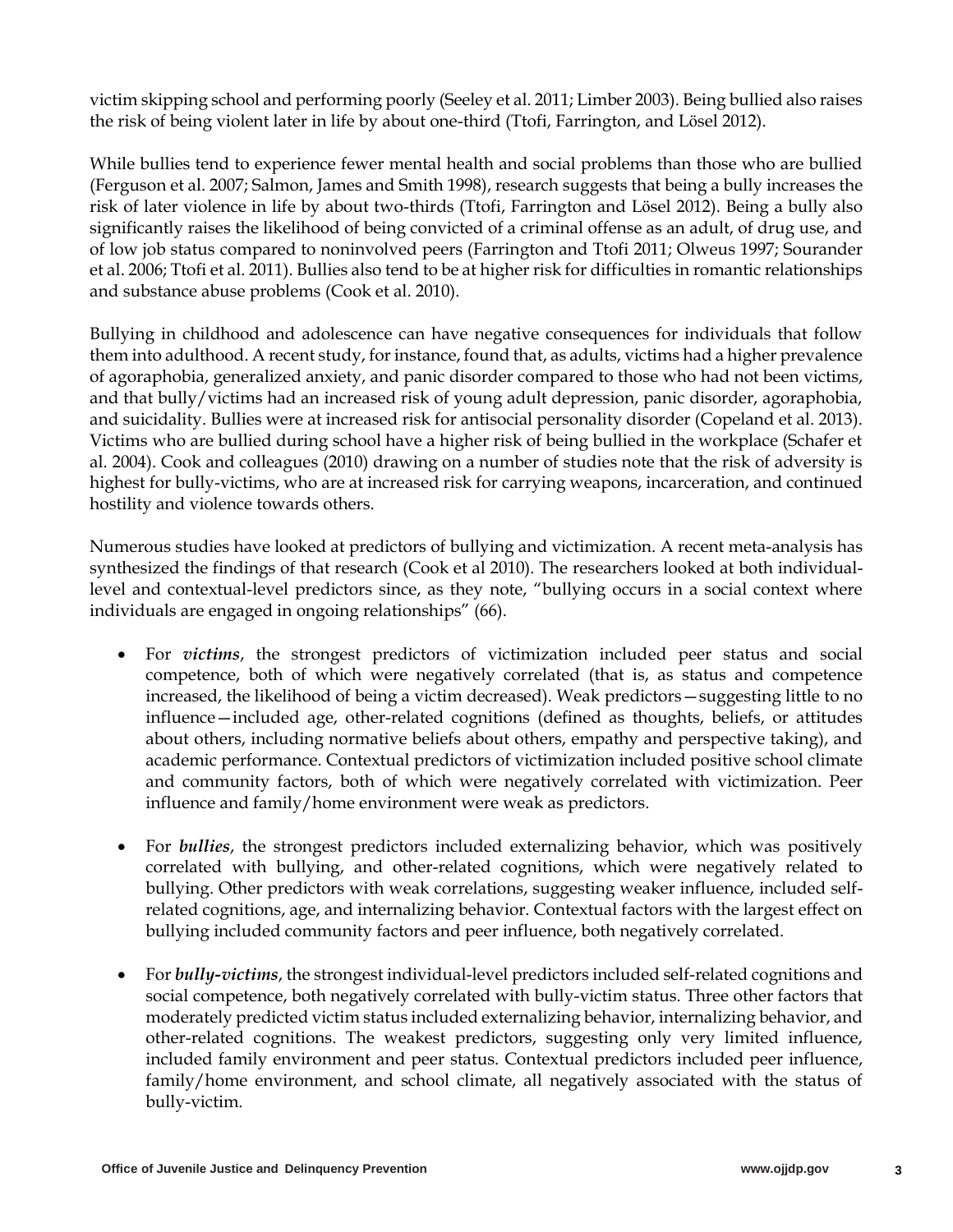### **Laws Against Bullying**

In addition to the many interventions that have been developed to address bullying at schools, efforts across the nation have led to the passage of laws related to bullying and cyberbullying. Model policies have also been developed to provide guidance to districts and schools in addressing this problem. Since no federal law addresses bullying specifically, each state has its own code to do so. Stopbullying.gov provides current information on the laws and policies that are in operation in the states, commonwealths, and territories

Additionally, the Department of Education has identified 11 key components that characterize many of the state laws.

### **Theoretical Foundation**

While numerous anti-bullying programs have been developed, most "seem to be based on common sense ideas about what works in preventing bullying rather than on specific theories of bullying" (Ttofi and Farrington 2009, 21). Ttofi and Farrington argue that more work needs to be done to develop and test theories of how anti-bullying programs can work.

That being said, a review of childhood bullying literature by Liu and Graves (2011) resulted in the identification of four major frameworks for understanding bullying and its predictors. While other categorizations can be made (e.g., Mishna, 2012, identifies six frameworks [ecological systems, social learning, cognitive behavioral, attribution, lifestyles exposure, and resilience]), these four give a general sense of the landscape of the literature.

- *Ethological perspective:* This framework considers the advantages stemming from bullying and sees it as a "tool for achieving social dominance—particularly in adolescence" (560).
- *Ecological and socioecological theories:* This framework focuses on the interactions between an individual and his or her social environment and considers how the closer and broader environments affect individual behavior. This framework attends to factors such as school policies, societal attitudes, and social norms.
- *Cognitive and social-cognitive theories:* This framework is influenced by theories of cognition and neurobiology. This framework considers individual characteristics, such as emotional dysregulation, impulsivity, antisocial disorders, and such. These factors can affect the ways in which individuals process information.
- *Genetic and other biologic theories:* This framework considers how biology (such as autonomic tone) and genetics (such as levels of hormones) influence aggression and violence.

## **Types of Bullying Programs**

Most anti-bullying programs are school-based. Some typical types of interventions include the following (Limber 2003):

 *Awareness-raising efforts:* Efforts can consist of assemblies for students, parent meetings, or inservice training for teachers to make participants aware of the problem of bullying. While raising awareness is important, such efforts are insufficient to change cultural norms and bullying behaviors (Limber 2003, "Misdirections").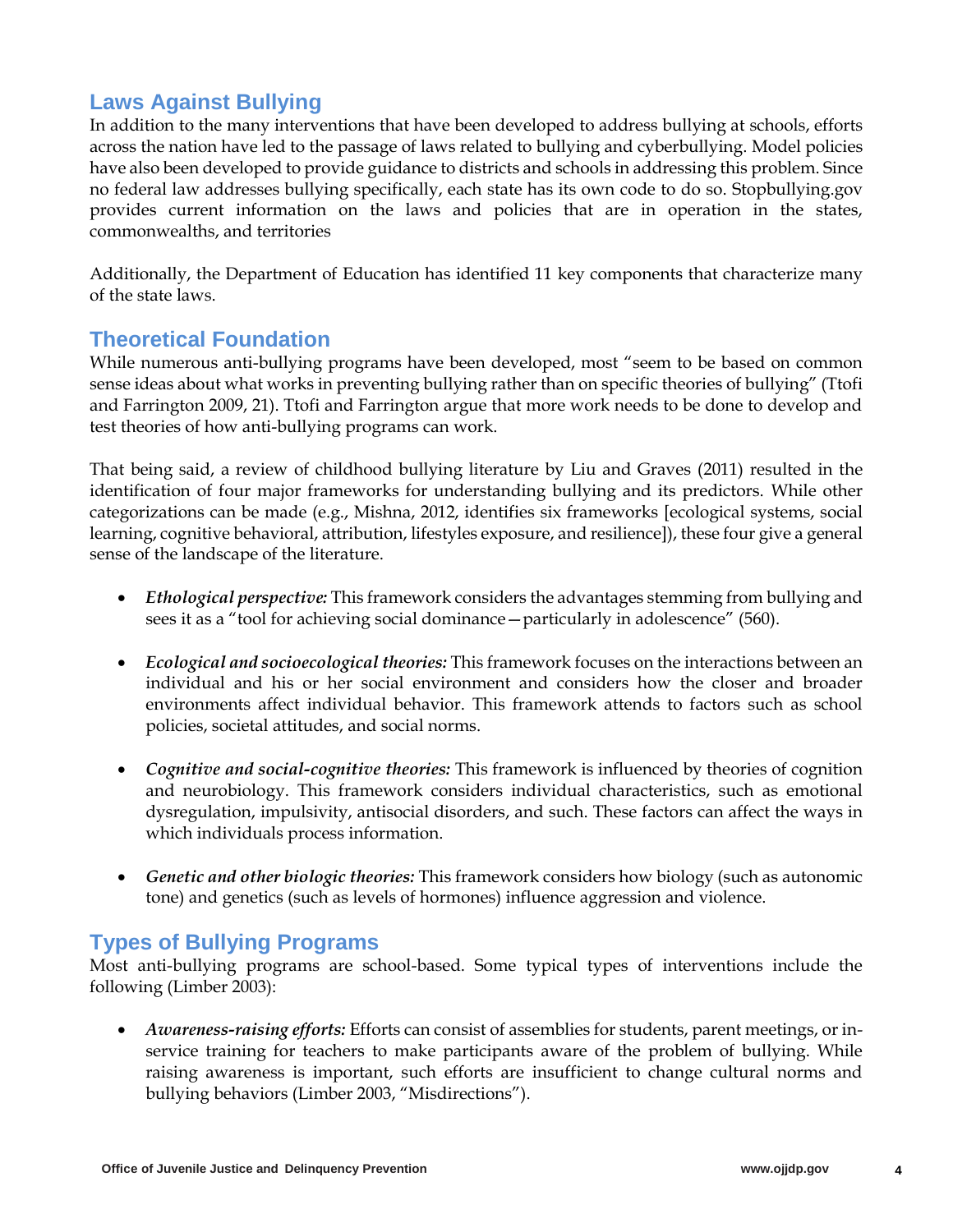- *School exclusion:* These efforts include "zero tolerance" or "three strikes and you're out" type policies. When schools identify a student as a bully, that student is excluded from school. Research suggests that school exclusion interventions do not work: they can decrease the reporting of incidents because the sanctions are so severe, and they negatively affect through suspension or expulsion the students who are most in need of prosocial involvement at school (Limber 2003, "Misdirection").
- *Therapeutic treatment for bullies:* This approach might include classes in anger management or efforts to boost self-esteem and empathy. Again, these types of programs are unlikely to effectively address the problem of bullying because they are based on faulty assumptions about the motivating factors for most bullies (Limber 2003). Moreover, if bullies are grouped for treatment, behavior may further suffer as students reinforce antisocial and bullying behavior ("Misdirections").
- *Mediation and conflict resolution:* These programs are often used to help school staff address aggressive and violent behavior between students. However, these types of programs can backfire when used to resolve bullying situations because they imply that both parties (bully and victim) are to blame. Furthermore, these interactions may further victimize the target (Limber 2003, "Misdirections").
- *Curricular approaches:* Numerous curricula have been developed for use in schools. In general, these programs try to explain bullying and its effects, teach strategies to avoid bullying or for intervening, and build social cohesion among students. Many of these programs have been evaluated, and some have been found to be effective in improving desired outcomes.

One example of a curricular approach program is the KiVa Antibullying Program, a school-based program delivered to all students in grades 1, 4, and 7. Its goal is to reduce school bullying and victimization. The central aims of the program are to:

- o Raise awareness of the role that a group plays in maintaining bullying
- o Increase empathy toward victims
- o Promote strategies to support the victim and to support children's self-efficacy to use those strategies
- o Increase children's skills in coping when they are victimized

Other programs that address bullying, victimization, or risk factors for bullying/victimization and have been rated as promising or effective can be found below.

 *Comprehensive approaches:* These approaches include but are not limited to classroom-based programs. They target the larger school community in an effort the change school climate and norms. They acknowledge the need for a long-term commitment to addressing bullying specifically, but they often do so as part of a larger violence prevention effort (Limber 2003). These approaches need to be developed to address the needs of a particular school or community; simply dropping prefabricated programs into place rarely works (Seeley et al. 2011; "Misdirections").

### **Outcome Evidence**

A number of meta-analyses have looked at the impact of anti-bullying programs. While there are some mixed findings, the preponderance of analyses concludes that programs have a positive impact in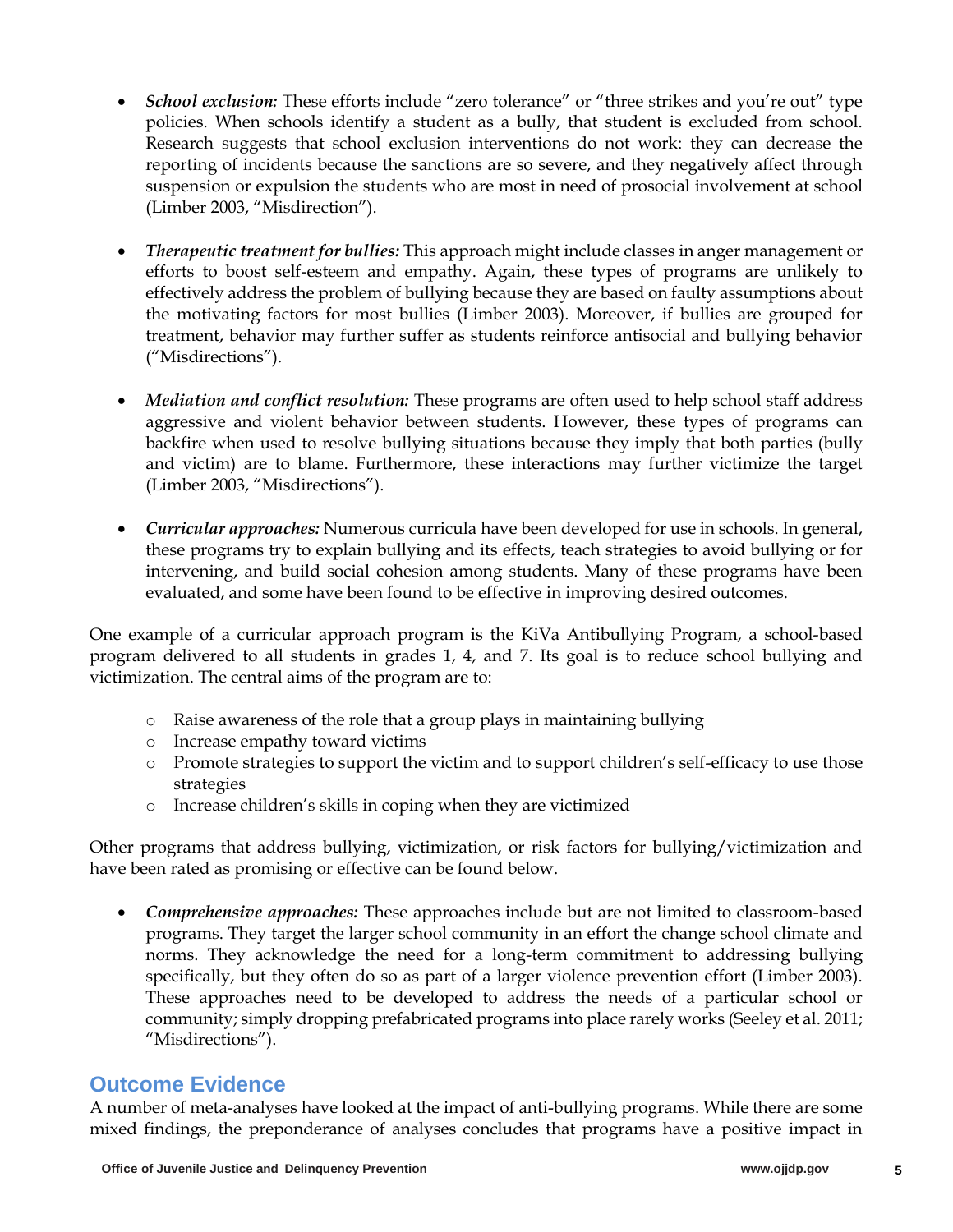reducing bullying and victimization.

Some meta-analyses suggest that the effect of anti-bullying programs is limited. Ferguson and colleagues (2007) looked at 42 studies and concluded that anti-bullying programs had a statistically significant positive effect, but that the effect was small enough that it lacked practical significance. Smith and colleagues (2004) concluded similarly that the majority of programs had a negligible impact on bullying behavior. Merrell and colleagues (2008) looked at 16 studies and found that intervention produces meaningful and clinically important effects, but only for approximately one-third of the factors they assessed; the majority of outcomes showed no change at all, and some small number showed negative impacts.

Other meta-analyses suggest that anti-bullying programs do have a positive impact. Ttofi and colleagues (2008) looked at 59 studies covering 30 evaluations and found that anti-bullying programs led to a 17–23 percent reduction in bullying and victimization; they found that programs appeared to more effective with older children and that programs were somewhat less effective in U.S. than in Europe. Polanin and colleagues (2012) assessed 12 school-based programs addressing bystanders and found that programs overall were successful, but that program effects were largest for high school samples, which concurs with the findings of Ttofi and colleagues (2008). However, in contrast to Ttofi and colleagues, they found programs in U.S. and other countries equally effective. An additional review by Ttofi and Farrington (2011) looked at 89 studies covering 53 evaluations and found that programs decreased bullying by 20–23 percent and victimization by 17–20 percent.

Ttofi and Farrington (2009) conducted a systematic review to assess what elements of anti-bullying programs were associated with decreases in bullying. They found that the most important elements included parent training, improved playground supervision, disciplinary methods, school conferences, information for parents, classroom rules and classroom management. Those elements associated with decreases in victimization included use of videos, disciplinary methods, work with peers, parent training, duration, and cooperative group work.

#### **References**

- Atria, Moira, Dagmar Strohmeier, and Christiane Spiel. 2007. "The relevance of the school class as social unit for unit for the prevalence of bullying and victimization." *European Journal of Developmental Psychology* 4(4):372–387.
- Branson, Christopher E., and Dewey G. Cornell. 2009. "A Comparison of Self and Peer Reports in the Assessment of Middle School Bullying." *Journal of Applied School Psychology* 25(1):5–27.
- Cook, Clayton, Kirk R. Williams, Nancy G. Guerra, Tia E. Kim, and Shelly Sadek. 2010. "Predictors of Bullying and Victimization in Childhood and Adolescence: A Meta-analytic Investigation." *School Psychology Quarterly* 25(2):65–83.
- Copeland, William E., Dieter Wolke, Adrian Angold, and E. Jane Costello. 2013. "Adult Psychiatric Outcomes of Bullying and Being Bullied by Peers in Childhood and Adolescence*." JAMA Psychiatry* 70(4):419–426.
- Due, Pernille, Juan Merlo, Yossi Harel–Fisch, Mogens Trab Damsgaard, Bjørn E. Holstein, Jørn Hetland, Candace Currie, Saoirse Nic Gabhainn, Margarida Gaspar de Matos, and John Lynch. 2009. "Socioeconomic Inequality in Exposure to Bullying During Adolescence: A Comparative, Cross-Sectional, Multilevel Study in 35 Countries." *American Journal of Public Health* 99(5):907–914.
- Due, Pernille, Bjørn E. Holstein, John Lynch, Finn Diderichsen, Saoirse Nic Gabhain, Peter Scheidt, Candace Currie, and The Health Behaviour in School-Aged Children Bullying Working Group. 2005. "Bullying and symptoms among school-aged children: international comparative cross sectional study in 28 countries" *European Journal of Public Health* 15(2):128–132.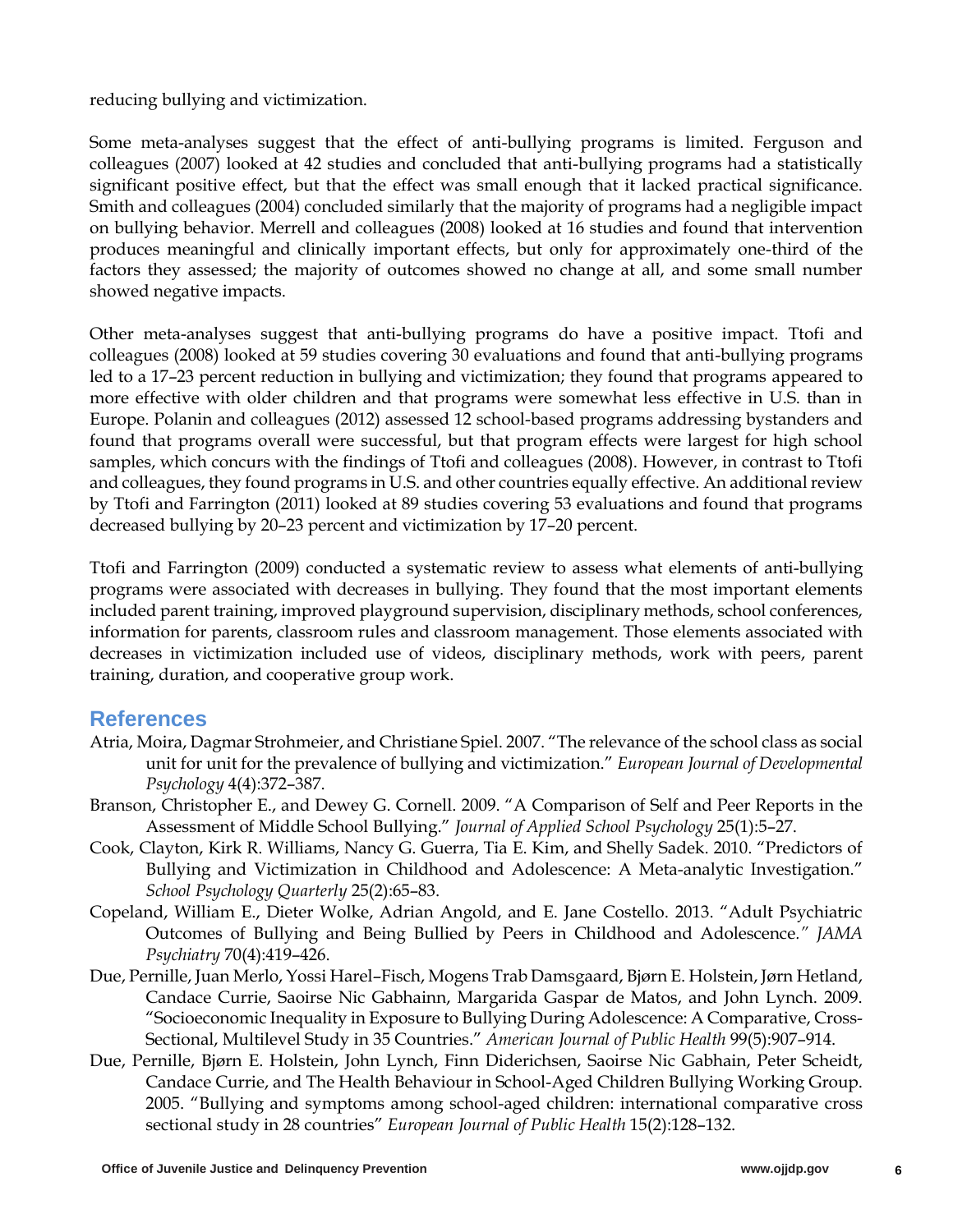- Farrington, David P., and Maria M. Ttofi. 2011. "Bullying as a predictor of offending, violence and later life outcomes." *Criminal Behaviour and Mental Health* 21:90–98.
- Ferguson, Christopher J., Claudia San Miguel, John C. Koburn, Jr., and Patricia Sanchez. 2007. "The Effectiveness of School-Based Anti-Bullying Programs: A Meta-Analytic Review." *Criminal Justice Review* 3(4):401–414.
- Gini, Gianluca, and Tiziana Pozzoli. 2008."Association Between Bullying and Psychosomatic Problems: A Meta-analysis." *Pediatrics* 123:1059–1065.
- Goodwin, Bryan. 2011. "Bullying Is Common—And Subtle." Educational Leadership, September: 82– 84.
- "Indicators of School Crime and Safety: 2012." U.S. Department of Education, Institute of Education Sciences, National Center for Education Statistics.
- Janssen, Ian, Wendy M. Craig, William F. Boyce, and William Pickett. 2004. "Associations Between Overweight and Obesity with Bullying Behaviors in School-Aged Children." *Pediatrics* 113(5):1187-1194.
- Limber, Susan P. 2003. "Efforts to *Address Bullying in U.S. Schools." American Journal of Health Education* 34(5):S=23–S-29.
- Liu, Jianghong, and Nicola Graves. 2011. "Childhood Bullying: A Review of Constructs, Concepts, and Nursing Implications." *Public Health Nursing* 28(6):556–568.
- Merrell, Kenneth W., Barbara A. Gueldner, Scott W. Ross, and Duane M. Isava. 2008. "How Effective Are School Bullying Intervention Programs? A Meta-Analysis of Intervention Research." *School Psychology Quarterly* 23(1):26–42.
- "Misdirections in Bully Prevention and Intervention." N.d. Webpage at Stopbullying.gov. http://www.stopbullying.gov/videos/2012/08/misdirections.html
- Mishna, Faye. 2012. *Bullying : A guide to Research, Intervention, and Prevention*. New York: Oxford University Press.
- Mishna, Faye, Mona Khoury–Kassabri, Tahany Gadalla, and Joanne Daciuk. 2012. "Risk factors for involvement in cyber bullying: Victims, bullies and bully–victims." *Children & Youth Services Review* 34(1):63–70.
- Nansel, Tonja R., Mary Overpeck, Ramani S. Pilla, W. June Ruan, Bruce Simons–Morton, and Peter Scheidt. 2001. "Bullying Behaviors Among US Youth: Prevalence and Association with Psychosocial Adjustment." *JAMA* 285(16):2094–2100.
- Olweus, D. 1997. "Bully/Victim Problems in School: Knowledge Base and an Effective Intervention Program." Irish Journal of *Psychology* 18:170–190.
- Polanin, Joshua R., Dorothy L. Espelage, and Therese D. Pigott. "A Meta-Analysis of School-Based Bullying Prevention Programs' Effects on Bystander Intervention Behavior." *School Psychology Review* 41(1):47–65.
- Rose, Chad A., Lisa E. Monda–Amaya, and Dorothy L. Espelage. 2011*. "*Bullying Perpetration and Victimization in Special Education: A Review of the Literature*." Remedial and Special Education 32:114-130.*
- Salmon, G., A. James, and D.M. Smith*. 1998. "Bullying in School: Self Reported Anxiety, Depression, and Self Esteem In Secondary School Children." BMJ* 317*:*924*–5.*
- Schafer, M. S. Korn, P. K. Smith, S. C. Hunger, J. Mora-Mercha, M.M. Singer and K. van der Meulen. 2004. "Lonely in the Crowd: Recollections of Bullying." *British Journal of Developmental Psychology* 22:379-394.
- Seeley, Ken, Martin L. Tombari, Laurie J. Bennett, and Jason B. Dunkle. 2011. "Bullying in Schools: An Overview." Juvenile Justice Bulletin: Office of Juvenile Justice and Delinquency Prevention.
- Smith, J. D., B. H. Schneider, P.K. Smith & K. Ananiadou. 2004. "The Effectiveness of Whole-School Antibullying Programs: a Synthesis of Evaluation Research." *School Psychology Review* 33: 547- 60.